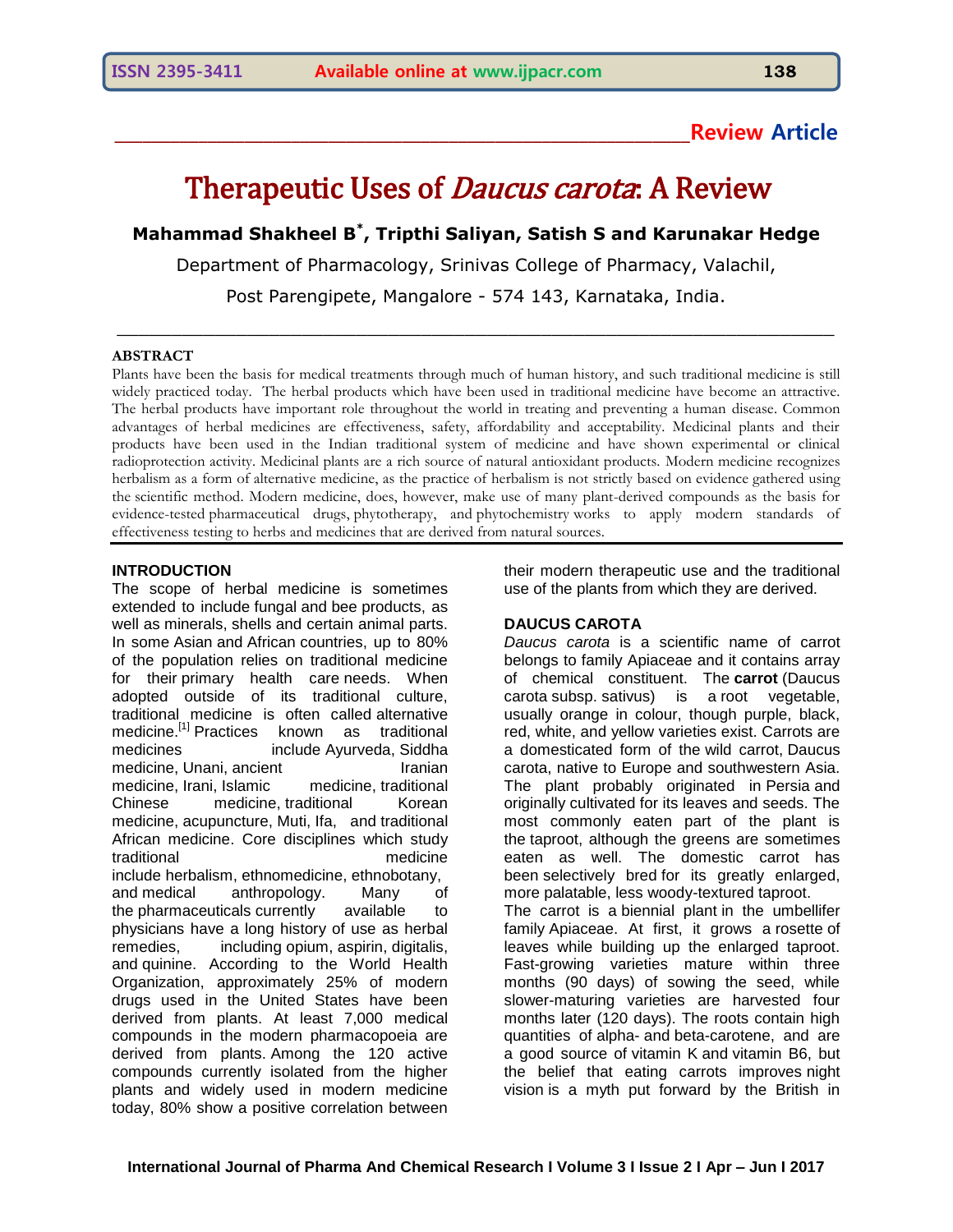World War II to mislead the enemy about their military capabilities.

The United Nations-Food and Agriculture<br>Organization (FAO) reports that world [Organization](https://en.wikipedia.org/wiki/Food_and_Agriculture_Organization) (FAO) reports that world production of carrots and [turnips](https://en.wikipedia.org/wiki/Turnip) (these plants are combined by the FAO) for the [calendar](https://en.wikipedia.org/wiki/Calendar_year)  [year](https://en.wikipedia.org/wiki/Calendar_year) 2013 was 37.2 million [tonnes;](https://en.wikipedia.org/wiki/Tonnes) almost half (~45%) were grown in China. Carrots are widely used in [many cuisines,](https://en.wikipedia.org/wiki/List_of_cuisines) especially in the preparation of salads, and [carrot salads](https://en.wikipedia.org/wiki/Carrot_salad) are a [tradition](https://en.wikipedia.org/wiki/Tradition) in many regional cuisines.

### **Botanical Classification**

| <b>Botanical name:</b> | Daucus carrota |
|------------------------|----------------|
| Kingdom                | Plantae        |
| <b>Class</b>           | Magnoliopsida  |
| Order                  | Apiales        |
| <b>Family</b>          | Apiaceae       |
| Genus                  | Daucus         |
| <b>Division</b>        | Magnoliophyta  |
|                        |                |

#### **Common Names**

Fools Parsley, Wild Carrot. Wild flower of Britain, Ireland, Lace Flower, Birds Nest, Bees Nest, Devils Plague, Garden Carrot<sup>1</sup>.

#### **DISTRIBUTION**

It is generally assumed that the purple carrot originated in Afghanistan in the region where the Himalayan and Hindu Kush mountains are confluent, and that it was domesticated also in Afghanistan and adjacent regions of Russia, Iran, India, Pakistan and Anatolia. Purple carrot, together with a yellow variant, spread to the Mediterranean area and Western Europe in the 11-14th centuries, and to China, India and Japan in the 14-17th centuries. The orange (carotene-containing) carrot probably arose in Europe or in the western Mediterranean region through gradual selection within yellow carrot populations. The Dutch landraces Long Orange and the finer Horn types were the basis for the orange carrot cultivars grown at present all over the world. In Asia they have now largely replaced the purple and yellow types because of superior taste and nutritional value<sup>1</sup>.

#### **DESCRIPTION**

*Daucus carota* is a biennial plant that grows a rosett of leaves in the spring and summer, while building up the stout taproot that stores large amounts of sugars for the plant to flower in the second year.

Soon after germination**,** carrot seedlings show a distinct demarcation between the taproot and the stem. The latter is thicker and lacks lateral

roots. At the upper end of the stem is the seed leaf. The first true leaf appears about 10–15 days after germination. Subsequent leaves, produced from the stem nodes, are [alternating](https://en.wikipedia.org/wiki/Alternate_leaf#Arrangement_on_the_stem)  (with a single leaf attached to a node, and the leaves growing in alternate directions) and [compounds,](https://en.wikipedia.org/wiki/Compound_leaf) and arranged in a spiral. The leaf blades are pinnate. As the plant grows, the bases of the seed leaves are pushed apart. The stem, located just above the ground, is compressed and the internodes are not distinct. When the seed stalk elongates, the tip of the stem narrows and becomes pointed, extends upward, and becomes a highly branched [inflorescence.](https://en.wikipedia.org/wiki/Inflorescence) The stems grow to 60– 200 cm (20–80 in) tall.

Most of the taproot consists of a pulpy outer cortex and an inner core. High-quality carrots have a large proportion of cortex compared to core. Although a completely xylem-free carrot is not possible, some cultivars have small and deeply pigmented cores; the taproot can appear to lack a core when the colour of the cortex and core are similar in intensity. Taproots typically have a long conical shape, although cylindrical and round cultivars are available. The root diameter can range from 1 cm (0.4 in) to as much as 10 cm (4 in) at the widest part. The root length ranges from 5 to 50 cm (2.0 to 19.7 in), although most are between 10 and 25 cm (4 and 10 in).

#### **ACTIVE CONSTITUENTS**

*Daucus carrota* contains many phytochemical constituent such as Carbohydrates are sugars and dietary fibres. Fats, proteins, vitamins like vitamin A, beta-carotene, lutein zeaxanthin, riboflavin, niacin, pathetic acid, vitamin B6, foliate, vitamin C, vitamin K. Minerals like calcium, iron, magnesium, phosphorous, potassium, sodium and zinc.

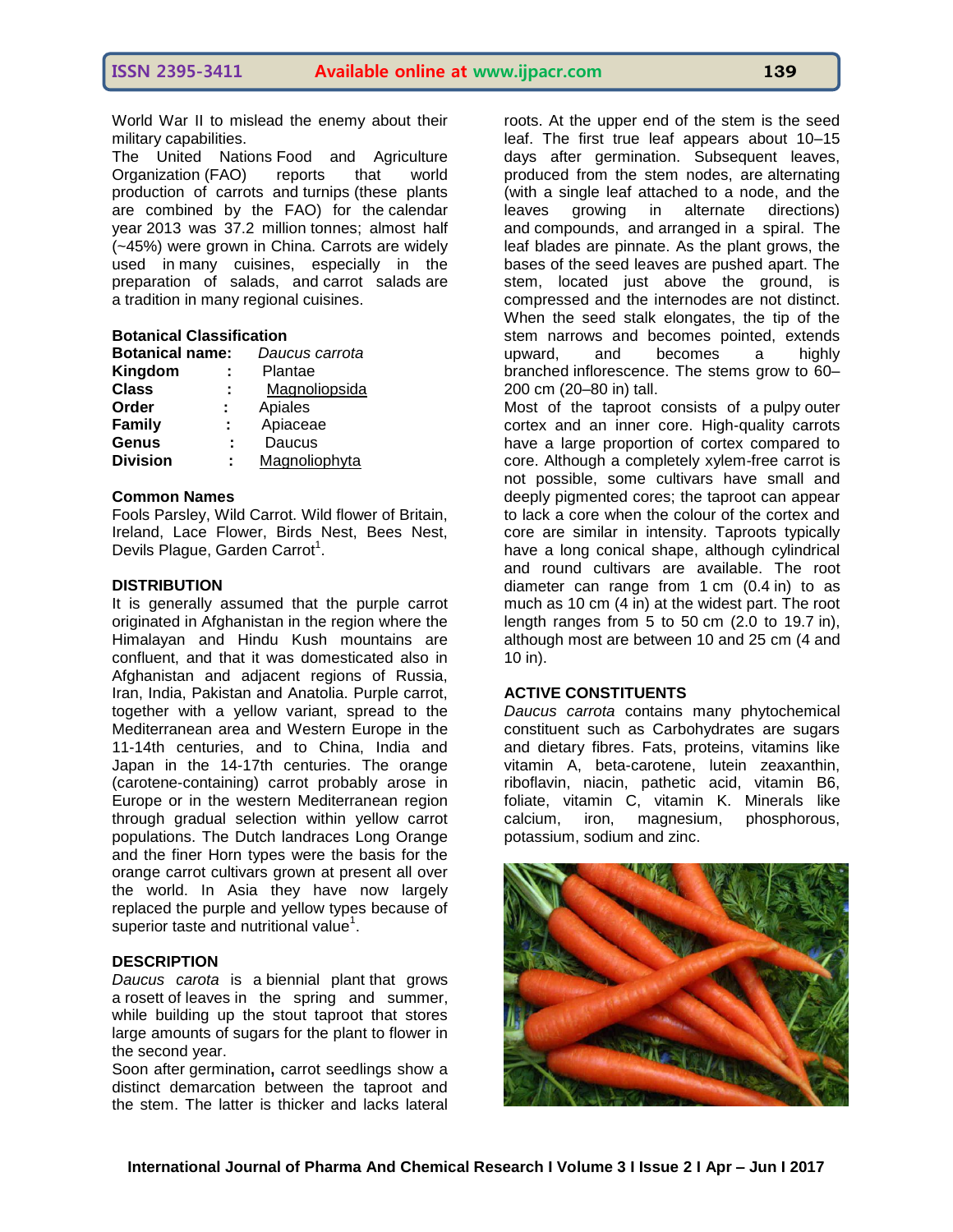### **PHARMACOLOGICAL SCREENING ANTIOXIDANT**

Like many other colored vegetables carrot is a gold mine of antioxidants. Carotenoids, polyphenols and vitamins present in carrot act as antioxidants. Carotenoids widely distributed in orange carrots are potent antioxidants which can neutralize the effect of free radicals. They have been shown to have inhibition mutagenesis activity contributing to decrease risk of some cancers. 2,3

# **ANTICARCINOGEN**

The anti-carcinogenic effect of carrot juice extracts on myeloid and lymphoid leukemia cell lines. *In vitro* analysis was done on 72 hours incubation of carrot juice extracts in leukemia cell lines and non-tumor control cells. It was observed that carrot juice extract possessed the ability to induce apoptosis and cause cell cycle arrest in leukemia cell lines. The effect was less prominent in myeloid and hemato-poieticstem cells. Those investigators considered that *β*-carotene and falcarinol present in the carrot juice extract may have been responsible for this beneficial effect of "kill" leukemia cells and inhibit their progression.<sup>4</sup>

#### **IMMUNOENHANCER BENEFITS**

The immunomodullatory effect of carrotextracted carotenoid using 24 albino rats. The percentage variation in lymphocytes, eosinophils, monocytes and platelet count was evaluated. Interestingly, carotenoid administered rats showed a significant increase in lymphocytes, eosinoplils, monocytes and platelet concentration. The beneficial effect was due to carrot's *α*- and *β*-carotenoids.<sup>5</sup>

#### **ANTI-DIABETIC**

Recent research demonstrates a significant association between vitamin A-rich carotenoids and diabetes status. According to these investigators higher blood glucose levels, as well as higher fasting levels of insulin, were observed in study participants with lower level of carotenoids. Carotenoid levels also decreased as the severity of glucose intolerance increased. These findings suggest that carrot and vitamin A-rich carotenoids might help diabetics to manage their condition.<sup>6</sup> Comparing the characteristics, properties and *in vitro*  hypoglycemic effects of various carrot water insoluble fiber-rich fractions, observed that dietary fiber-rich fractions, which contained not

only water insoluble dietary fiber but also alcohol and water insoluble solids, isolated from carrot pomace exhibited glucose-adsorption capacity and amylase inhibition activity. Dietary fiber transports also a significant amount of polyphenols and carotenoids linked to the fibre matrix though the human gut.<sup>7,8,9</sup> And this research is concluded that the enhanced glucose adsorbance capacity and reduction of amylase activity of dietary fiber of carrot might help control post-prandial serum glucose level. This study confirmed the strong relationship between dietary fiber intake and lower risk of type 2 diabetes.<sup>2,3</sup>

# **CHOLESTEROL**

Carrot showed cholesterol absorption mitigating effects in experimental carrot fed rats. Regulation in bile acid secretion and antioxidant status was also reported. A significant decrease in liver cholesterol and triglyceride levels was also observed by these investigators. Moreover, carrot consumption increased the vitamin E level in plasma and increased the ferric reducing ability of plasma. $10$  The results suggested that carrot intake may exert a protective effect against cardiovascular disease linked to atherosclerosis. The effect may be due to the synergistic action of dietary fiber and antioxidant polyphenols in carrot.<sup>10</sup> The consumption of carrots has also been associated with lower risk of heart attacks in women.<sup>11</sup>

#### **ANTI-HYPERTENSIVE**

The anti-hypertensive effect of two cumarin glycosides (DC-2 and DC-3) from carrots. Dose dependent intravenous administration of these glycoside compounds caused a decrease in arterial blood pressure in normotensive anaesthetized rats. Moreover, *in vitro* studies by the same investigators showed that the glycoside compounds caused inhibitory effects on spontaneously beating guinea pig atria, as well as on the kt-induced contractions of rabbit aorta. The authors concluded that the decreased blood pressure observed *in vitro* studies may be due to the calcium channel blocking action of cumarin glycosides (DC-2 and DC-3) from carrots.<sup>12</sup>

#### **HEPATOPROTECTIVE**

Carrot extract help to protect liver from acute injury by the toxic effects of environmental chemicals. In its study the effect of carrot extract on carbon tetrachloride (CC14)-induced acute liver damage in mouse was evaluated. The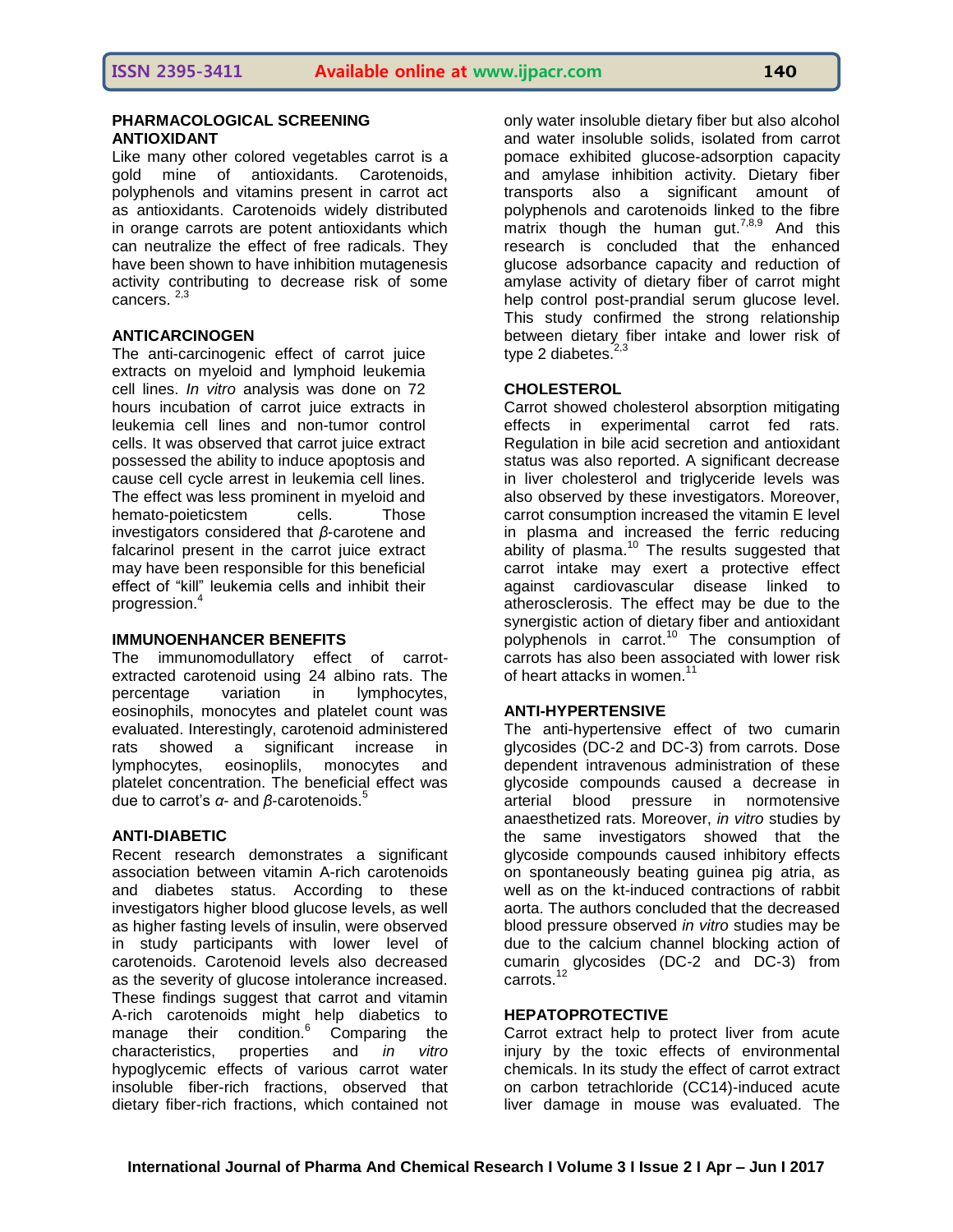increased serum enzyme levels by CC14 induction were significantly lowered due to pretreatment with the carrot extract. The carrot extract also decreased the elevated serum bilirubin and urea content due to CC14 administration. Increased activities of hepatic 5' nucleotidase, acid phosphatase, acid ribonuclease and decreased levels of succinic dehydrogenase, glucose-6-phosphatase and cytochrome P-450 produced by CCl4 were reversed by the carrot extract in a doseresponsive way. The investigators concluded that results of this study revealed that carrot could afford a significant protective action in the alleviation of CCl4- induced hepatocellular acute injury. $13$ 

#### **WOUND HEALING**

Animals treated with topical cream of ethanolic extract of carrot root, formulated at different concentrations, showed significant decreases in wound area, epithelization period and scar width when compared to control group animals in an excision wound model. Meanwhile, rate of wound contraction significantly increased. Moreover, there were also significant increases in wound tensile strength, hydroxyproline content and protein content in animals treated with the topical cream formulation of ethanolic extract of carrot seeds. The antioxidant and antimicrobial activities of ethanolic extract of carrot root, mainly flavonoids and phenolic derivatives, may be involved in this increased curative property. Wound healing effects may also be due to regulation of collagen expression and inhibition of elevated levels of lipid peroxides.<sup>14</sup>

#### **SEED CARROT EXTRACTS**

Seed carrot extracts and its essential oil have been reported in experimental studies to have cardio- and hepatoprotective, cognitive dysfunction, cholesterol lowering, anti-bacterial, anti-fungal, anti-inflammatory, analgesic,and wound healing benefits.

#### **PHARMACOLOGICAL USES CARDIO- AND HEPATOPROTECTIVE BENEFITS**

Carrot seed extract offers cardioprotection and muscle contraction regulation in isoproterenolinduced myocardial infarction in rats by maintaining membrane bound enzymes. From these results investigators concluded that the carrot seed extract might have inotropic effects.<br>Notably, levels of serum aspartame Notably, levels of serum aspartame transaminase, alanine transaminase and lactate

dehydrogenase were significantly lower in carrot seed extract fed rats.<sup>15</sup>

The *in vitro* antioxidant and hepatoprotective activity of methanolic extracts of carrot seeds. This study concluded that the hepatoprotective activity of the carrot seed extract was due to the antioxidant potential of carrot seed extract.<sup>16</sup>

#### **COGNITIVE DYSFUNCTION AND CHOLESTEROL LOWERING**

Cognition includes all aspects of perceiving, learning, thinking and remembering. The cognitive dysfunctions include delirium, behavioral disorders and dementia. Cognitive<br>impairment is the leading cause of impairment is the leading cause of neurodegenerative diseases such as Alzheimer's disease and dementia in elderly individuals. It is characterized by progressive memory loss and personality defects accompanied by structural abnormalities in the brain like speech disorder and loss of space orientation. Carrot seed extract reversed the memory deficits in scopolamine (or diazepam) induced amnesia in young mice. These investigators concluded that administration of carrot seed extract reduced brain acetylcholinesterase activity and cholesterol levels in mice (acetylcholine synthesis is mediated by choline and acetyl coenzyme A in the presence of the enzyme choline acetyltransferase). Furthermore they observed that the ethanolic extract of carrot seeds improved the retention capacity of aged mice, when administrated orally for  $7 \text{ days}$ .<sup>17</sup> And it resulted that enhanced cholinergic transmission resulted from increased acetylcholine synthesis in the brain due to abundant availability of choline and reduction of brain cholinesterase activity.

#### **ANTI-BACTERIAL AND ANTI-FUNGAL BENEFITS**

Carrot seed oil extracts exhibited moderate inhibitory effects on mycelia growth of *Alternaria alternate* (one of the most popular phytotoxic fungi infesting the carrot plant), isolated from the surface of carrot seeds cultivar Perfekcja. Experiments, namely with the chemical compounds, carotol, *β*-caryophyllene, and daucol were carried out to find out whether the observed activity was derived from the action of carotol alone or from a synergistic action. Carotol significantly inhibited the growth of the fungi and reduced the colony radial size. Meanwhile, the inhibitory effect produced by daucol was comparatively less than carotol. No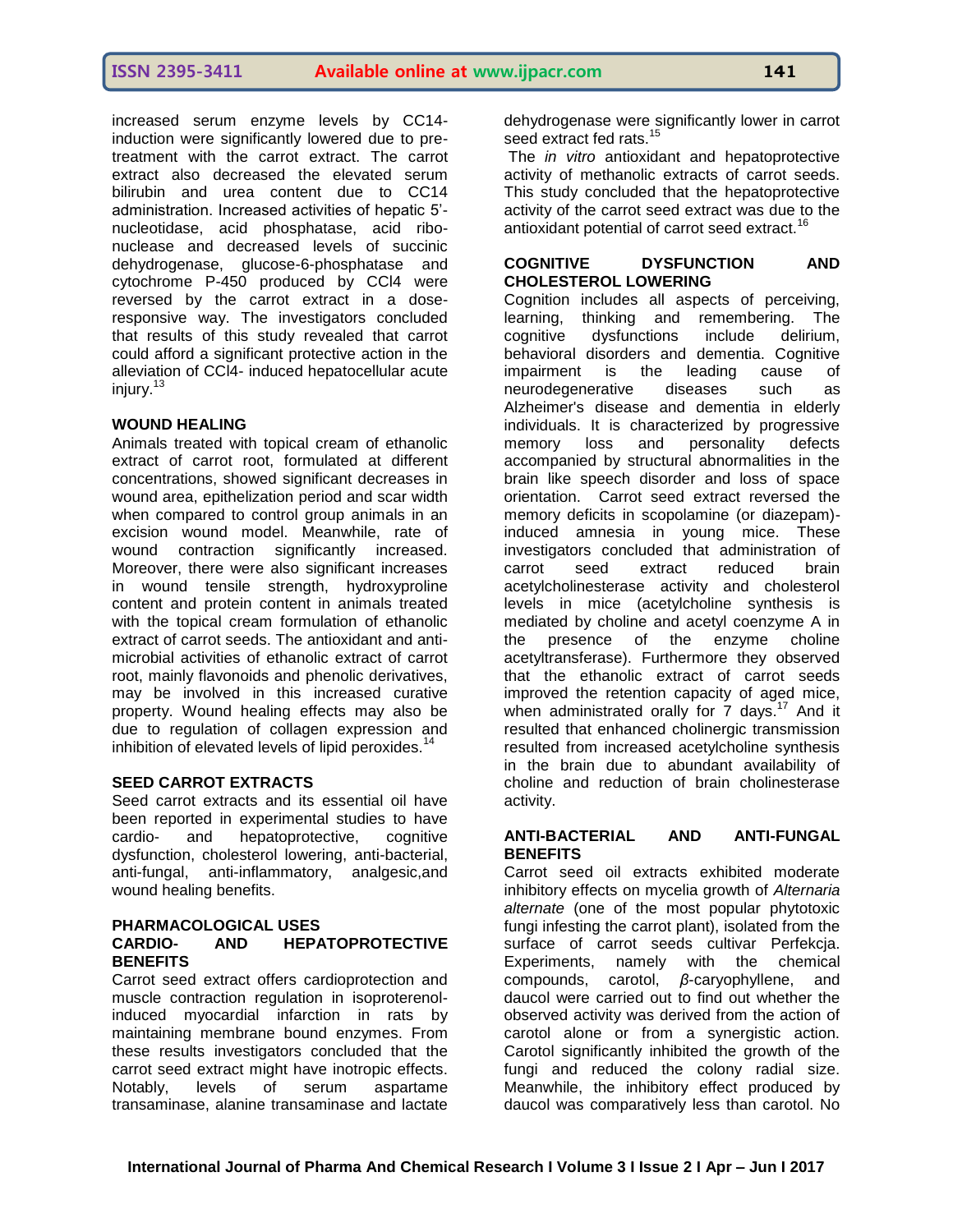effect was exerted by *β*-caryophyllene. The results suggested that carotol is the main agent responsible for the anti-fungal activity of carrot seed oil extracts.<sup>18</sup>

#### **ANTI-INFLAMMATORY AND ANALGESIC BENEFITS**

The anti-inflammatory and analgesic effects of carrot seed extract have been reported experimentally. The carrot seeds possess antiinflammatory effect. In their research paw edema was induced in rats using carrageenan histamine, and serotonin; and arthritis was induced using formaldehyde. Surprisingly, the disease condition decreased in rats fed with a high dose of carrot seed extract. Furthermore, in order to assess the carrot's analgesic activity, writing effect was induced by intra-peritoneal injection. There was a significant reduction in writhing effect after the administration of carrot seed extract.

# **FERTILITY BENEFITS**

The fertily effect of carrot seed extract is gender dependent. Pharmacological studies showed that carrot seeds exhibit anti-fertility properties in females.20,21 The carrot seed extract induces spermatogenesis in male rats. They observed that rats fed with carrot seed extract recovered from gentamicin- induced reproductive toxicity and displayed enhanced spermatogenesis. Thus, carrot seed extract was able to induce spermatogenesis and cauda epididymal sperm reserves. The probable biochemical mechanism behind the effect is through the elevation of testosterone levels in male rats. Besides carrot seed extracts are rich in antioxidants and therefore the elevation in cauda epididymal sperm reserves may be also attributed to its antioxidant effect $^{22}$ 

#### **CONCLUSION**

Carrot has remarkable nutritional and health benefits. There are good reasons to include carrots in human diet, since they are enriched with carotenoids, phenolic compounds, polyacetylenes, and vitamins and by this reason they may help reduce the risk of some diseases. Experimental evidence has reported that these carrot compounds exert antioxidative, anticarcinogenic, and immune enhancer effects. Anti-diabetic, cholesterol and cardiovascular disease lowering, anti-hypertensive, hepatoprotective, reno-protective, and wound healing benefits of carrot have also been reported. The mechanism by which these carrot compounds

decrease the risk of some diseases is complex and sometimes largely unknown.

# **REFERENCES**

- 1. Nair CKK Parida DK Nomura T. Radioprotectors and radiotherapy. J Radiate Res.2001; 42:21-37.
- 2. Dias, J.S. Major Classes of Phytonutriceuticals in Veg and Health Benefits: A Review. J of Nutritional Therapeutics, 2012; 1, 31-62.
- 3. Dias, J.S. Nutritional Quality and Health Benefits of Veg: A Review. Food and Nutrition Sciences, 2012; 3, 1354-74.
- 4. Zaini, R., Clench, M.R. and Maitre, C.L. Bioactive Chemicals from Carrot (Daucus carota) Juice Extracts for the Treatment of Leukemia. J of Medicinal Food, 2011; 14, 1303-12.
- 5. Ekam, V.S., Udosen, E.O. et al. Comparative Effect of Carotenoid Complex from Goldenneo-Life Dynamite and Carrot Extracted Carotenoids on Immune Parameters in Albino Wistar Rats. Nigerian J of Phy Sci. 2006; 21, 1-4.
- 6. Coyne, T., Ibiebele, et al. Diabetes Mellitus and Serum Carotenoids: Findings of a Population-Based Study in Queensland, Australia. The American Journal of Clinical Nutrition, 2005; 82, 685-693.
- 7. Chau, C.F., Chen, C.H. et al. Comparison of the Characteristics, Functional Properties, and in Vitro Hypoglycemic Effects of Various Carrot<br>Insoluble Fiber-Rich Fractions. Fiber-Rich Fractions. Lebensmittel-Wissenshaff und Technologie, 2004**;** 37, 155-160.
- 8. Saura-Calixto, F. et al. (2006) Antioxidant Capacity of the Spanish Meditarrean Diet. Food Chemistry, 2006; 94, 442- 47.
- 9. Saura-Calixto, F.,et al. Intake and Bioaccessibility of Total Polyphenols in a Whole Diet.Food Chemistry, 2007; 101, 492-501
- 10. Nicolle, C., Cardinault, N., et al. Effect of Carrot Intake on Cholesterol Metabolism and on Antioxidant Status in Cholesterol-Fed Rat. European J of Nutrition,2003; 42, 254-261.
- 11. Gramenzi, A., Gentile, A., et al Association between Certain Foods and Risk of Acute Myocardial Infarction in Women. BMJ, 1990; 300, 771-773.